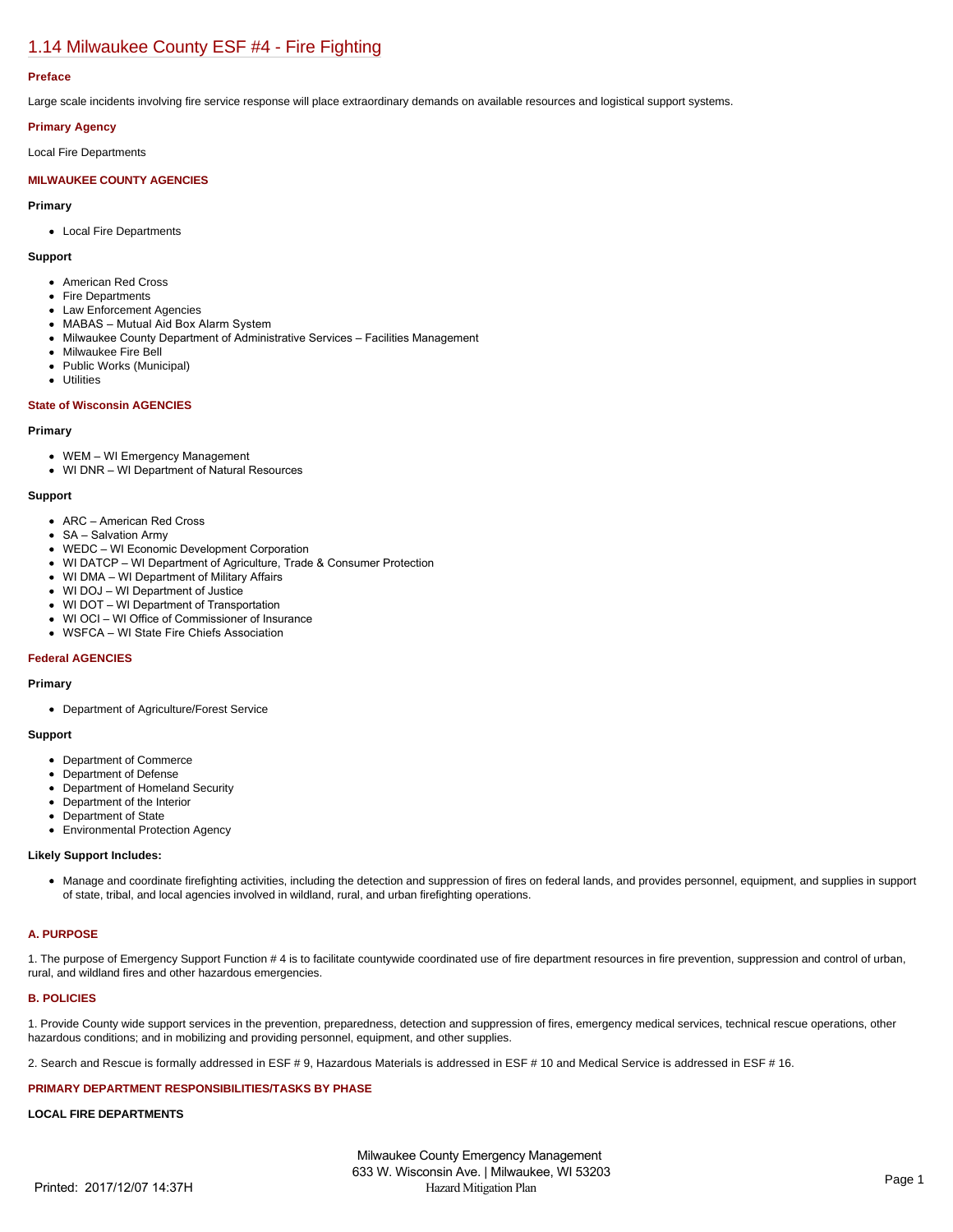|                      | Work with the Office of Emergency Management to:                                                                                                                                                                                                                                                                                                                                                                       |
|----------------------|------------------------------------------------------------------------------------------------------------------------------------------------------------------------------------------------------------------------------------------------------------------------------------------------------------------------------------------------------------------------------------------------------------------------|
| <b>Pre-Emergency</b> | 1. Maintain this Emergency Support Function (ESF).<br>2. Maintain inventories of resources and equipment. Z<br>3. Participate in drills, exercises and other ongoing training.<br>4. Develop emergency action plans and checklists.<br>5. Maintain mutual aid agreements, including MABAS.<br>6. Provide fire prevention and other outreach programs.<br>7. Provide facility life safety code enforcement inspections. |

| Emergency | 1. When mobilized for emergency situations, send response teams/personnel, equipment, and vehicles to the emergency site, staging areas,<br>or other location, as appropriate.<br>2. Manage fire/rescue resources, direct fire operations, rescue injured people during emergency operations, and determine the need, as<br>appropriate, for evacuation of the immediate area in and around the emergency scene.<br>3. Report initial damage assessment to EOC when activated.                                                                                                                                                     |
|-----------|------------------------------------------------------------------------------------------------------------------------------------------------------------------------------------------------------------------------------------------------------------------------------------------------------------------------------------------------------------------------------------------------------------------------------------------------------------------------------------------------------------------------------------------------------------------------------------------------------------------------------------|
|           | • a. Report the need for rescue, the numbers of dead or injured, damage to buildings, public facilities such as roads and bridges, and<br>utilities. (Compiled by dispatch and communicated to the EOC.)<br>• b. Advise if an event exceeds local capabilities and advise if an event requires notification of the State EOC.                                                                                                                                                                                                                                                                                                      |
|           | 4. Order evacuations due to unsafe buildings, fire danger, hazardous materials, or any other reason identified by competent authority.<br>5. Coordinate with Incident Commander, the Milwaukee County EOC and the State EOC, as appropriate in the evacuation of people at risk in<br>the evacuation area.<br>6. Alert "On Scene First Responders" of the dangers associated with technological hazards and fire during emergency operations.<br>7. When requested, Milwaukee County Association Of Fire Chiefs President or designee reports to the Milwaukee County EOC, when the<br>EOC has been activated during an emergency. |

|                             | Staff the ESF #4 position in the EOC.<br>1.                                                                                                                                                                                                     |
|-----------------------------|-------------------------------------------------------------------------------------------------------------------------------------------------------------------------------------------------------------------------------------------------|
|                             | Identify incident sites requiring firefighting services.<br>2.                                                                                                                                                                                  |
|                             | Ensure operation of fire dispatch and reporting systems.<br>3.                                                                                                                                                                                  |
|                             | • a. Provide alternate communication links if necessary.                                                                                                                                                                                        |
|                             | 4. Determine condition, status of Milwaukee County firefighting resources.                                                                                                                                                                      |
|                             | • a. Make routine contact with fire stations/departments.<br>• b. Request damage report from each fire station to estimate neighborhood damages.                                                                                                |
|                             | 5. Determine present and project future need for firefighting and other on-scene resources:                                                                                                                                                     |
|                             | • a. Communications.<br>• b. Emergency Medical.                                                                                                                                                                                                 |
|                             | • c. Search and rescue.                                                                                                                                                                                                                         |
|                             | d. Heavy rescue.                                                                                                                                                                                                                                |
|                             | e. Evacuation.                                                                                                                                                                                                                                  |
|                             | • f. Mobile shelter.                                                                                                                                                                                                                            |
| <b>Emergency Operations</b> | • g. Transport of emergency responders and resources.                                                                                                                                                                                           |
| Center (EOC)                | • h. Other Logistics: food; water; emergency power; lighting; etc.                                                                                                                                                                              |
|                             |                                                                                                                                                                                                                                                 |
|                             | 6. Assure Incident Command receives needed resources when available.                                                                                                                                                                            |
|                             | 7. Sources for resources can include:                                                                                                                                                                                                           |
|                             | • a. Local, state, federal mutual aid.                                                                                                                                                                                                          |
|                             | • b. State EOC.                                                                                                                                                                                                                                 |
|                             | • c. Mutual Aid Box Alarm System (MABAS).                                                                                                                                                                                                       |
|                             |                                                                                                                                                                                                                                                 |
|                             | 8. Establish, maintain contact with other EOCs through the EOC Manager as appropriate:                                                                                                                                                          |
|                             | • a. Provide information on damages, status of Milwaukee County firefighting systems.<br>• b. Request additional firefighting resources, as requested.                                                                                          |
|                             | 9. Determine if support is required to other jurisdictions:                                                                                                                                                                                     |
|                             | • a. Do not dispatch mutual aid resources until it is determined those resources are not needed in the Milwaukee County.<br>• b. Assess Milwaukee County's ability to respond based on existing resources and possible threat to our community. |
|                             | 11. Maintain records of cost and expenditures to accomplish this ESF and forward them to the EOC Finance/ Administration Section Chief.<br>12. The Incident Commander will activate mutual aid support through MABAS as required.               |